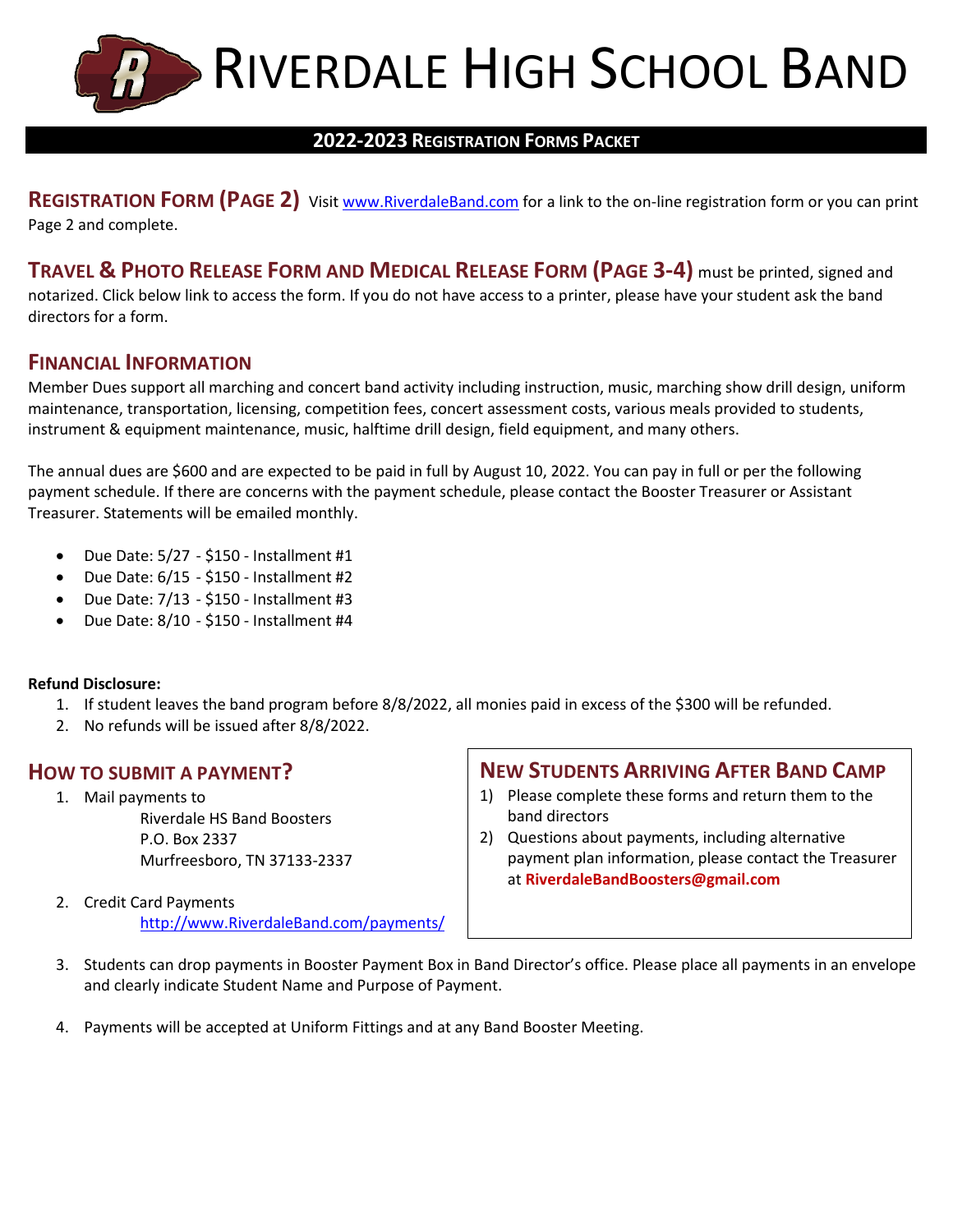## RIVERDALE HIGH SCHOOL BAND

If you completed the ON-LINE Registration, just note the Financial Responsible adult and then sign.

**Visit www.riverdaleband.com for on-line registration form or print and complete this page.**

## STUDENT INFORMATION #1

| <b>Student Name:</b>    |                                               |                                         |                 |                                                       | 2022-2023 Grade:                |                                                                  |                        |
|-------------------------|-----------------------------------------------|-----------------------------------------|-----------------|-------------------------------------------------------|---------------------------------|------------------------------------------------------------------|------------------------|
| (Last Name)             |                                               |                                         |                 | (First Name - List preferred Name)                    |                                 |                                                                  |                        |
| (Student Email Address) |                                               |                                         |                 | (Student Cell Phone)                                  |                                 | New Student? □Yes □No<br>(First full year in the Riverdale Band) |                        |
| Gender                  |                                               | T-Shirt Size (Unisex Adult Sizes shown) |                 | Primary Instrument (check only one)                   |                                 |                                                                  |                        |
| $\Box$ Female           |                                               | $\Box$ Extra Small $\Box$ Large         | $\Box$ 3X Large | $\Box$ Color Guard                                    | $\Box$ Clarinet                 | $\Box$ Baritone                                                  | $\square$ Trombone     |
| $\square$ Male          |                                               | $\Box$ Small $\Box$ Extra Large         |                 | $\Box$ Percussion                                     |                                 | $\square$ Flute $\square$ French Horn                            | $\square$ Oboe/Bassoon |
|                         | $\square$ Medium                              | $\Box$ 2X Large                         |                 | $\square$ Tuba                                        | $\Box$ Saxophone $\Box$ Trumpet |                                                                  | Other                  |
|                         | <b>STUDENT INFORMATION #2 (IF APPLICABLE)</b> |                                         |                 |                                                       |                                 |                                                                  |                        |
| <b>Student Name:</b>    |                                               |                                         |                 |                                                       |                                 | 2022-2023 Grade:                                                 |                        |
|                         |                                               | (Last Name)                             |                 | (First Name - List preferred Name)                    |                                 |                                                                  |                        |
| (Student Email Address) |                                               |                                         |                 | (Student Cell Phone)                                  |                                 | New Student? □Yes □No<br>(First full year in the Riverdale Band) |                        |
| Gender                  |                                               | T-Shirt Size (Unisex Adult Sizes shown) |                 | Primary Instrument (check only one)                   |                                 |                                                                  |                        |
| $\square$ Female        | $\Box$ Extra Small $\Box$ Large               |                                         | $\Box$ 3X Large | $\Box$ Color Guard                                    | $\square$ Clarinet              | $\Box$ Baritone (Trombone)                                       | $\Box$ Tuba            |
| $\square$ Male          |                                               | $\Box$ Small $\Box$ Extra Large         |                 | $\Box$ Battery $\Box$ Flute                           |                                 | $\Box$ Mellophone (French Horn) Other:                           |                        |
|                         | $\square$ Medium                              | $\Box$ 2X Large                         |                 | $\Box$ Front Ensemble $\Box$ Saxophone $\Box$ Trumpet |                                 |                                                                  |                        |

| <b>PARENT/GUARDIAN INFORMATION</b>                 |                           |                                     |                           |  |  |
|----------------------------------------------------|---------------------------|-------------------------------------|---------------------------|--|--|
| <b>Adult #1 Contact Information</b>                |                           | <b>Adult #2 Contact Information</b> |                           |  |  |
|                                                    |                           |                                     |                           |  |  |
|                                                    |                           |                                     |                           |  |  |
|                                                    |                           |                                     |                           |  |  |
|                                                    |                           |                                     |                           |  |  |
|                                                    |                           |                                     |                           |  |  |
| <b>Financially Responsible?</b>                    | <b>Emergency Contact?</b> | <b>Financially Responsible?</b>     | <b>Emergency Contact?</b> |  |  |
| $\Box$ Yes $\Box$ No                               | $\Box$ Yes $\Box$ No      | $\Box$ Yes $\Box$ No                | $\Box$ Yes $\Box$ No      |  |  |
| <b>Adult #3 Contact Information</b>                |                           | <b>Adult #4 Contact Information</b> |                           |  |  |
|                                                    |                           |                                     |                           |  |  |
|                                                    |                           |                                     |                           |  |  |
|                                                    |                           |                                     |                           |  |  |
|                                                    |                           |                                     |                           |  |  |
|                                                    |                           |                                     |                           |  |  |
| <b>Financially Responsible?</b> Emergency Contact? |                           | <b>Financially Responsible?</b>     | <b>Emergency Contact?</b> |  |  |
| $\Box$ Yes $\Box$ No                               | $\Box$ Yes $\Box$ No      | $\Box$ Yes $\Box$ No                | $\Box$ Yes $\Box$ No      |  |  |

Parental/Guardian please check the following statements and sign below

I have read page 1 of the 2022-2023 Forms Packet and acknowledge the Financial Information and the annual dues of \$600

 $\Box$  I need an alternate Payment Plan – Please contact me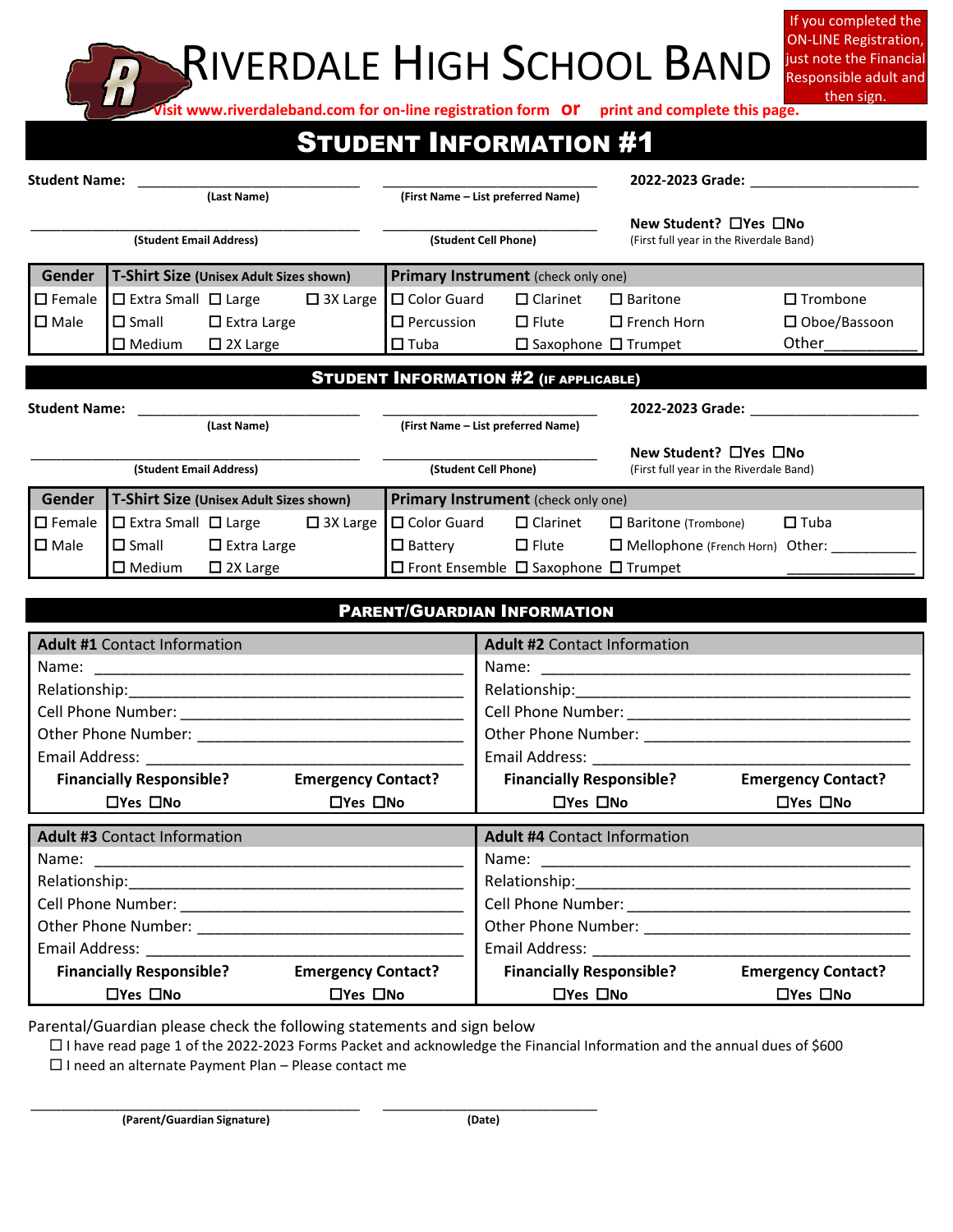## RIVERDALE HIGH SCHOOL BAND

### **Print and complete this page for each student in band.**

**STUDENT NAME:** 

## **2022 - 2023 TRAVEL PERMISSION AND PHOTO RELEASE FORM**

By signing as the parent / guardian of the below named student, I acknowledge that I have read the following schedule(s) and understand my student is to participate and travel to the following events as noted. *Not all events to apply to all students. Students will be notified in advance of applicable events.* Students will leave and return to Riverdale High School at announced times (specific schedules will be available the week prior of each event and posted at **www.RiverdaleBand.com**). Events, times, and locations are subject to change; please check **www.RiverdaleBand.com** for up-to-date info.

I also understand that parents are responsible for their student's transportation to selected events below (marked with an **asterisk\***). Students may drive to events marked with an asterisk **only on the condition that a parent note stating such is sent to the Riverdale Band directors in advance and includes a copy of the student's proof of insurance** (notes and insurance copies are due with form). Students are responsible for abiding by the rules and policies of Riverdale Band, Riverdale High School, and Rutherford County Schools.

| <b>FALL EVENTS - 2022</b> |        |                          |                         |                                 |  |
|---------------------------|--------|--------------------------|-------------------------|---------------------------------|--|
| Date                      | Day    | Event                    | <b>Destination</b>      | Transportation                  |  |
| Aug. 19                   | Fri    | Football Game            | Franklin HS, TN         | School Bus                      |  |
| Aug. 26                   | Fri.   | <b>Football Game</b>     | Rossview HS, TN         | School Bus - Travel TBD         |  |
| Sep 9                     | Fri    | <b>Football Game</b>     | Shelbyville HS, TN      | <b>School Bus</b>               |  |
| $*$ Sep 16                | Fri.   | Football Game            | Rockvale HS, TN         | Parental Transportation         |  |
| Sept. 17                  | Sat.   | <b>Band Competition</b>  | Rockvale HS, TN         | School Bus                      |  |
| Sept. 24                  | Sat.   | <b>Band Competition</b>  | Siegel HS, TN           | School Bus                      |  |
| *Sept. 29                 | Thurs. | <b>Football Game</b>     | Siegel HS, TN           | Parental Transportation         |  |
| Oct. 21                   | Fri    | Football Game            | East Nashville          | School Bus - Travel TBD         |  |
| Nov. 4, 11, 18            | Fri    | Football Playoffs        | TBD                     | School Bus / Parental, if local |  |
| <b>Nov 25</b>             | Fri    | <b>Football Playoffs</b> | TBD                     | School Bus / Parental, if local |  |
| Dec 3                     | Sat    | <b>Football Playoffs</b> | UT-C, Chattanooga, TN   | <b>School Bus</b>               |  |
| $*$ Dec 11                | Sun    | MTSU/M'boro Downtown     | M'boro Christmas Parade | Parental Transportation         |  |

| <b>SPRING EVENTS - 2023</b> |                  |                                      |                               |                                |  |
|-----------------------------|------------------|--------------------------------------|-------------------------------|--------------------------------|--|
| Date                        | Day              | Event                                | <b>Destination</b>            | <b>Transportation</b>          |  |
| $*$ Jan 5-7 or              |                  |                                      |                               |                                |  |
| $12 - 14$                   | <b>Thurs-Sat</b> | MTSBOA Mid-State Jazz/Orch.          | <b>TBD Cool Springs, TN</b>   | <b>Parental Transportation</b> |  |
| *Jan 12-14 or               |                  |                                      |                               |                                |  |
| $19-21$                     | <b>Thurs-Sat</b> | MTSBOA Mid-State Bands               | MTSU/Embassy Suites, TN       | <b>Parental Transportation</b> |  |
| *Feb 23-24                  | <b>Thurs-Fri</b> | Rutherford Co. Honor Band            | World Outreach, M'boro, TN    | <b>Parental Transportation</b> |  |
| Mar 6-10                    | <b>TBD</b>       | <b>MTSBOA Concert Assessment</b>     | MTSU, TN                      | <b>School Bus</b>              |  |
| <b>April 19-22</b>          | Wed-Sat          | <b>TMEA All-State Band/Orchestra</b> | Opryland Hotel, Nashville, TN | <b>Parental Transportation</b> |  |
| *May TBD                    | <b>TBD</b>       | Graduation                           | <b>MTSU Murphy Center</b>     | <b>Parental Transportation</b> |  |

\*- Parental transportation required for marked events.

#### **Reminder – form due by August 8, 2022. For student drivers, proof-of-insurance, copies are due prior to applicable event.**

I also grant the Riverdale High School Band and Riverdale High School Band Booster to use my child's image and likeness on all print, internet and social media publications associated with the band. **No No** 

| Parent Name (print please) | Parent Signature |
|----------------------------|------------------|
|----------------------------|------------------|

Student Name (print please)\_\_\_\_\_\_\_\_\_\_\_\_\_\_\_\_\_\_\_\_\_\_\_\_\_\_\_\_\_ Student Signature \_\_\_\_\_\_\_\_\_\_\_\_\_\_\_\_\_\_\_\_\_\_\_\_\_\_\_\_\_\_